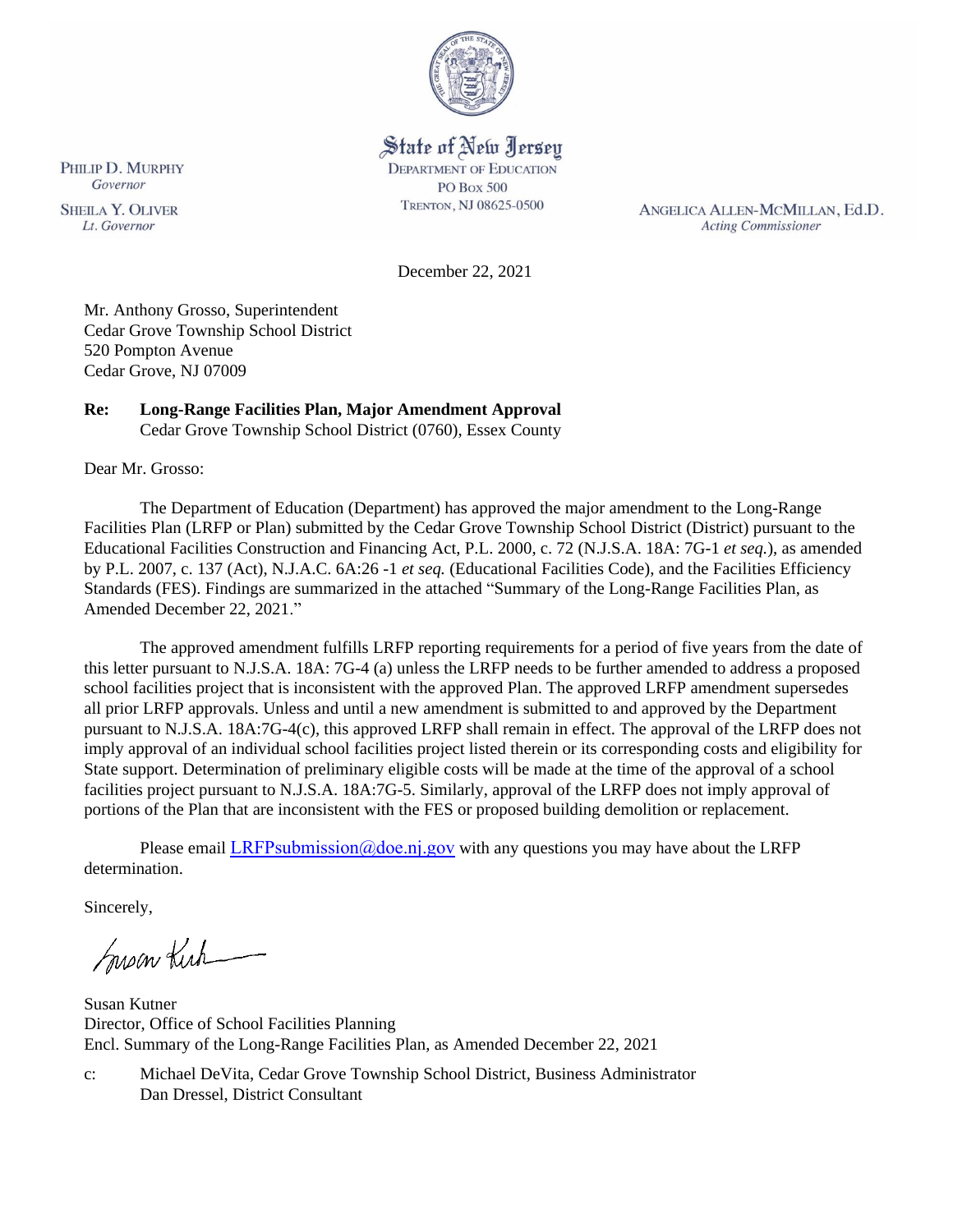# **Cedar Grove Township School District (0760) Summary of the Long-Range Facilities Plan, as Amended December 22, 2021**

The Department of Education (Department) has completed its review of the major amendment to the Long-Range Facilities Plan (LRFP or Plan) submitted by the Cedar Grove Township School District (District) pursuant to the Educational Facilities Construction and Financing Act, P.L. 2000, c. 72 (N.J.S.A. 18A: 7G-1 *et seq.*), as amended by P.L. 2007, c. 137 (Act), N.J.A.C. 6A:26-1 et seq. (Educational Facilities Code), and the Facilities Efficiency Standards (FES).

The following provides a summary of the District's approved amended LRFP. The summary is based on the standards set forth in the Act, the Educational Facilities Code, the FES, District-reported information in the Department's LRFP reporting system, and supporting documentation. The referenced reports in *italic* text are standard reports available on the Department's LRFP website.

#### **1. Inventory Overview**

The District is classified as a Regular Operating District (ROD) for funding purposes. It provides services for students in grades PK-12.

The District identified existing and proposed schools, sites, buildings, rooms, and site amenities in its LRFP. Table 1 lists the number of existing and proposed district schools, sites, and buildings. Detailed information can be found in the *School Asset Inventory Report* and the *Site Asset Inventory Report.*

**As directed by the Department, school facilities projects that have received initial approval by the Department and have been approved by the voters, if applicable, are represented as "existing" in the LRFP.** Approved projects that include new construction and/or the reconfiguration/reassignment of existing program space are as follows: n/a.

| Category                                     | <b>Existing</b> | <b>Proposed</b> |
|----------------------------------------------|-----------------|-----------------|
| Number of Schools (assigned DOE school code) |                 |                 |
| Number of School Buildings <sup>1</sup>      |                 |                 |
| Number of Non-School Buildings <sup>2</sup>  |                 |                 |
| Number of Vacant Buildings                   |                 |                 |
| Number of Sites                              |                 |                 |

#### **Table 1: Number of Schools, School Buildings, and Sites**

Based on the existing facilities inventory submitted by the District:

- **•** Schools using leased buildings (short or long-term):  $n/a$
- Schools using temporary classroom units (TCUs), excluding TCUs supporting construction: n/a
- $\blacksquare$  Vacant/unassigned school buildings:  $n/a$

*<sup>1</sup>* Includes district-owned buildings and long-term leases serving students in district-operated programs

 $2$  Includes occupied district-owned buildings not associated with a school, such as administrative buildings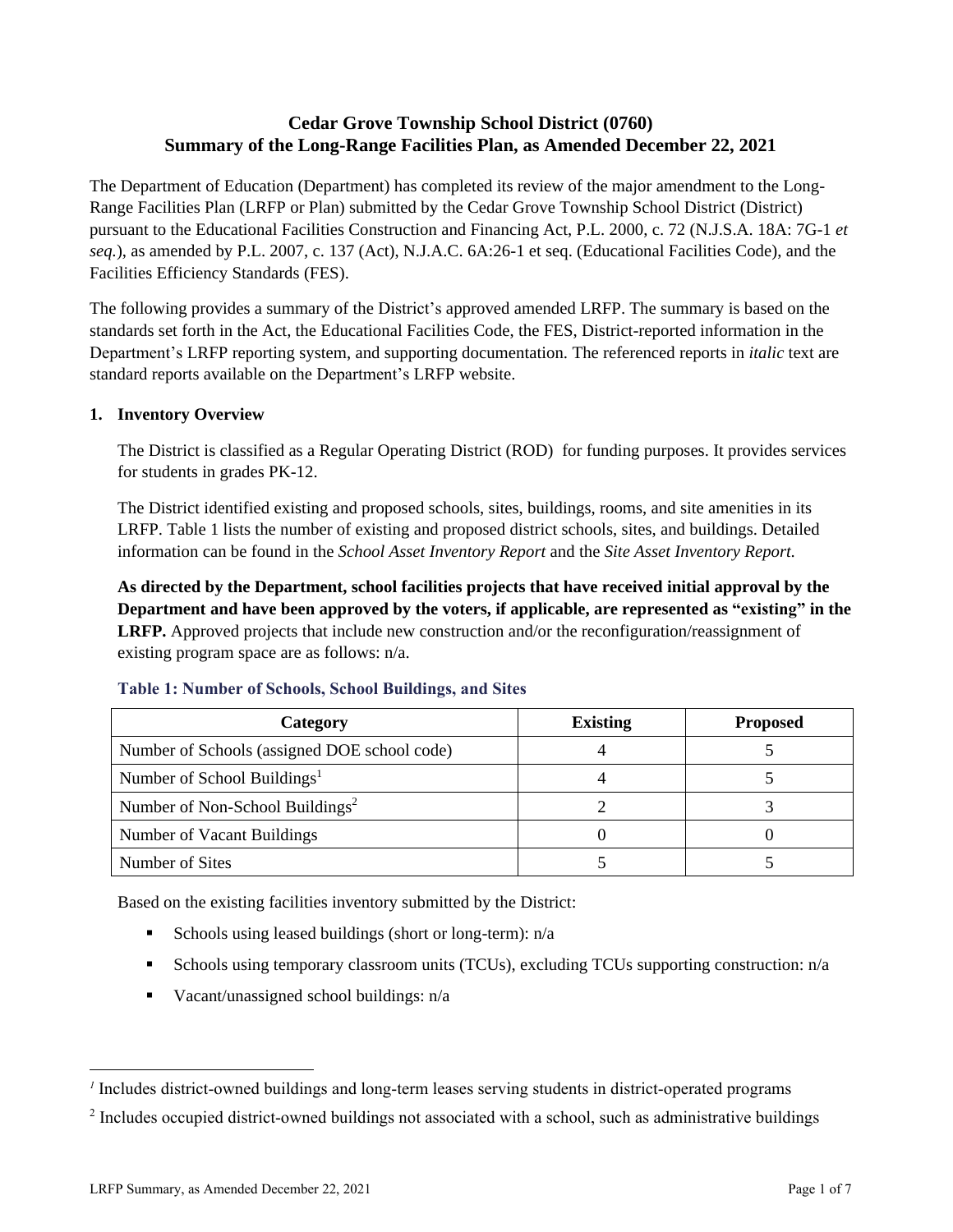## **Findings:**

The Department has determined that the proposed inventory is adequate for approval of the District's LRFP amendment. However, the LRFP determination does not imply approval of an individual school facilities project listed within the LRFP; the District must submit individual project applications for project approval.

## **2. District Enrollments**

The District determined the number of students, or "proposed enrollments," to be accommodated for LRFP planning purposes on a district-wide basis and in each school.

The Department minimally requires the submission of a standard cohort-survival projection using historic enrollment data from the Application for School State Aid (ASSA) or NJ Smart. The cohort-survival method projection method forecasts future students based upon the survival of the existing student population as it moves from grade to grade. A survival ratio of less than 1.00 indicates a loss of students, while a survival ratio of more than 1.00 indicates the class size is increasing. For example, if a survival ratio tracking first to second grade is computed to be 1.05, the grade size is increasing by 5% from one year to the next. The cohort-survival projection methodology works well for communities with stable demographic conditions. Atypical events impacting housing or enrollments, such as an economic downturn that halts new housing construction or the opening of a charter or private school, typically makes a cohort-survival projection less reliable.

## **Proposed enrollments are based on a standard cohort-survival enrollment projection.**

Adequate supporting documentation was submitted to the Department to justify the proposed enrollments. Table 2 provides a comparison of existing and projected enrollments. All totals include special education students.

|                              | <b>Existing Enrollments</b> | <b>District Proposed Enrollments</b> |
|------------------------------|-----------------------------|--------------------------------------|
| <b>Grades</b>                | 2020-21                     | 2025-26                              |
| PK (excl. private providers) | 32                          | 40                                   |
| Grades K to 5                | 664                         | 765                                  |
| Grades 6 to 8                | 367                         | 352                                  |
| Grades 9 to 12               | 505                         | 421                                  |
| <b>Totals PK to 12</b>       | 1,568                       | 1,578                                |

# **Table 2: Enrollments**

## **Findings:**

The Department has determined the District's proposed enrollments to be acceptable for approval of the District's LRFP amendment. The Department will require a current enrollment projection at the time an application for a school facilities project is submitted incorporating the District's most recent enrollments in order to verify that the LRFP's planned capacity is appropriate for the updated enrollments.

## **3. District Practices Capacity**

Based on information provided in the room inventories, District Practices Capacity was calculated for each school building to determine whether adequate capacity is proposed for the projected enrollments based on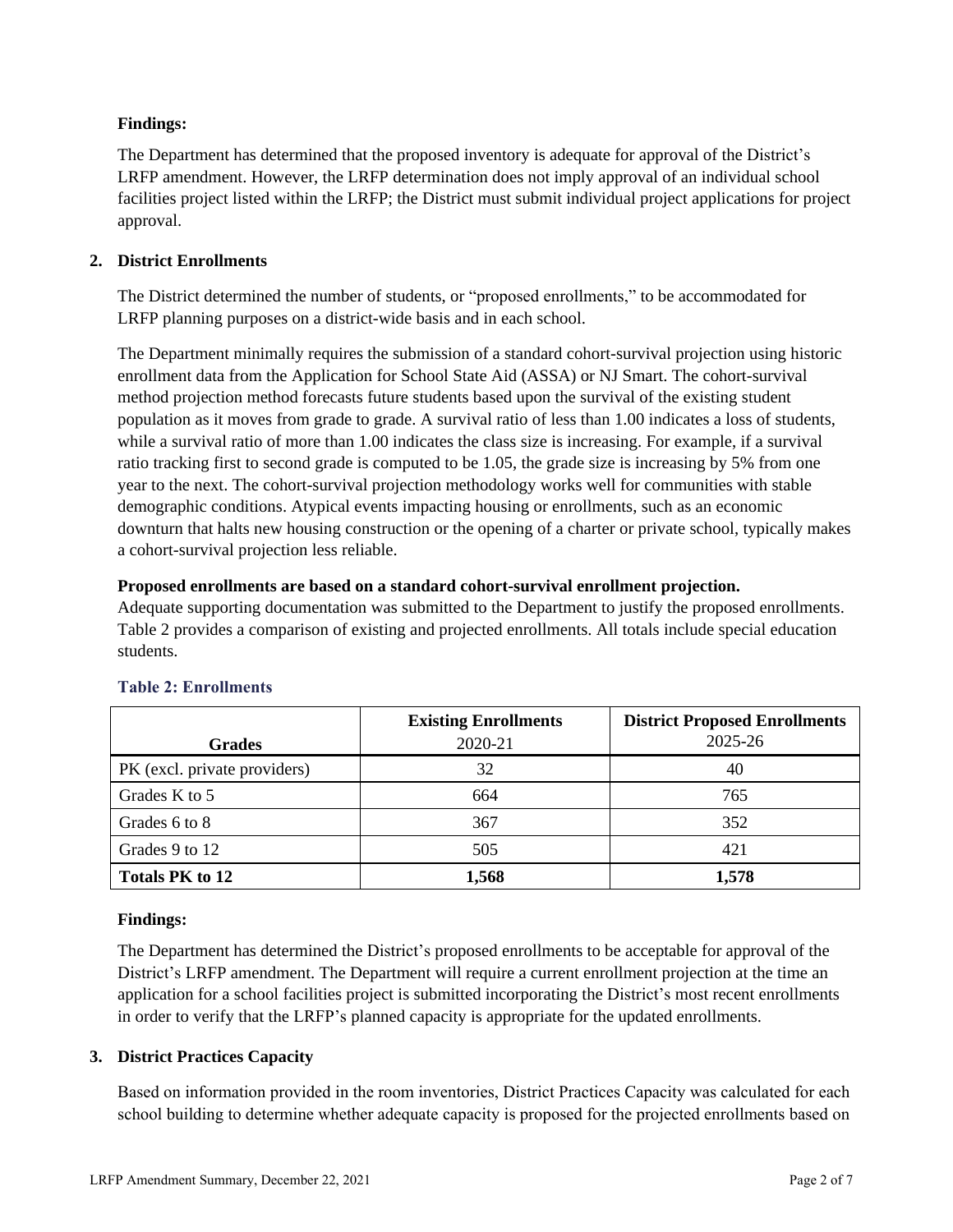district scheduling and class size practices. The capacity totals assume instructional buildings can be fully utilized regardless of school sending areas, transportation, and other operational issues. The calculations only consider district-owned buildings and long-term leases; short term leases and temporary buildings are excluded. **A capacity utilization factor of 90% for classrooms serving grades K–8 and 85% for classrooms serving grades 9–12 is applied in accordance with the FES.** No capacity utilization factor is applied to preschool classrooms.

In certain cases, districts may achieve adequate District Practices Capacity to accommodate enrollments but provide inadequate square feet per student in accordance with the FES, resulting in educational adequacy issues and "Unhoused Students." Unhoused students are considered in the "Functional Capacity" calculations used to determine potential State support for school facilities projects and are analyzed in Section 4.

Table 3 provides a summary of proposed enrollments and existing and proposed District-wide capacities. Detailed information can be found in the LRFP website reports titled *FES and District Practices Capacity Report, Existing Rooms Inventory Report, and Proposed Rooms Inventory Report.*

| <b>Grades</b>              | <b>Proposed</b><br><b>Enrollments</b> | <b>Existing</b><br><b>District</b><br><b>Practices</b><br>Capacity | <b>Existing</b><br>Deviation* | <b>Proposed</b><br><b>District</b><br><b>Practices</b><br>Capacity | <b>Proposed</b><br>Deviation* |
|----------------------------|---------------------------------------|--------------------------------------------------------------------|-------------------------------|--------------------------------------------------------------------|-------------------------------|
| Elementary (PK to 5)       | 805                                   | 624.06                                                             | $-180.94$                     | 931.40                                                             | 126.40                        |
| Middle $(6 \text{ to } 8)$ | 352                                   | 417.51                                                             | 65.51                         | 417.51                                                             | 65.51                         |
| High $(9 \text{ to } 12)$  | 421                                   | 530.40                                                             | 109.40                        | 550.80                                                             | 129.80                        |
| <b>District Totals</b>     | 1578                                  | 1,571.97                                                           | $-6.03$                       | 1,899.71                                                           | 321.71                        |

## **Table 3: District Practices Capacity Analysis**

*\** Positive numbers signify surplus capacity; negative numbers signify inadequate capacity. Negative values for District Practices capacity are acceptable for approval if proposed enrollments do not exceed 100% capacity utilization.

Considerations:

- Based on the proposed enrollments and existing room inventories, the District is projected to have inadequate capacity for the following grade groups, assuming all school buildings can be fully utilized (100% capacity utilization): PK-5
- Adequate justification has been provided by the District if the proposed capacity for a school significantly deviates from the proposed enrollments. Generally, surplus capacity is acceptable for LRFP approval if additional capacity is not proposed through new construction.

## **Findings:**

The Department has determined that proposed District capacity, in accordance with the proposed enrollments, is adequate for approval of the District's LRFP amendment. The Department will require a current enrollment projection at the time an application for a school facilities project is submitted, incorporating the District's most recent Fall Enrollment Report, in order to verify that the LRFP's planned capacity meets the District's updated enrollments.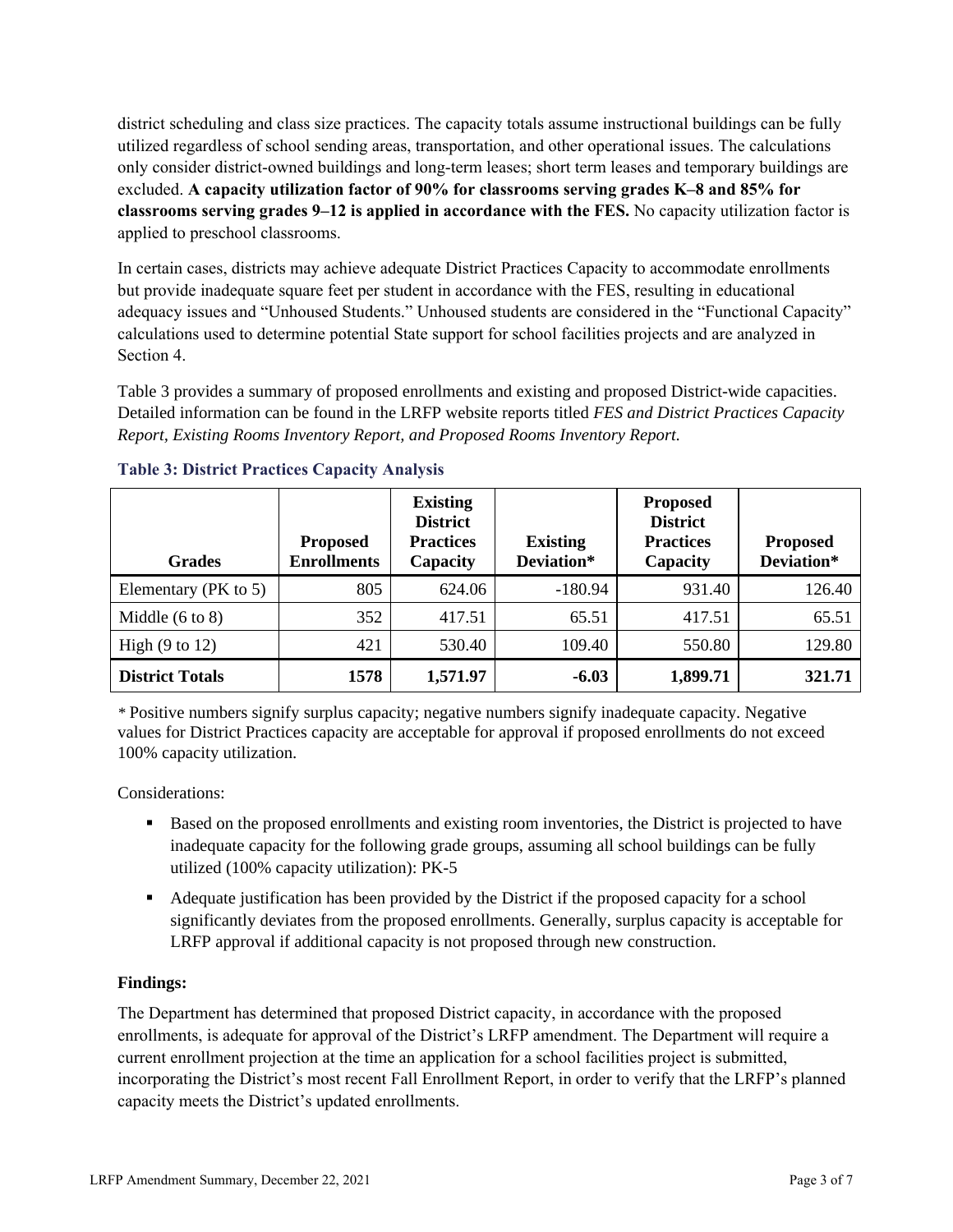#### **4. New Construction Funding Eligibility**

*Functional Capacity* was calculated and compared to the proposed enrollments to provide a **preliminary estimate** of Unhoused Students and new construction funding eligibility. At this time, all proposed enrollments, including preschool, are considered eligible for funding. **A final determination will be made at the time of project application approval.**

*Functional Capacity* is the adjusted gross square footage of a school building *(total gross square feet minus excluded space)* divided by the minimum area allowance per full-time equivalent student for the grade level contained therein. *Unhoused Students* is the number of students projected to be enrolled in the District that exceeds the Functional Capacity of the District's schools pursuant to N.J.A.C. 6A:26-2.2(c). *Excluded Square Feet* includes (1) square footage exceeding the FES for any pre-kindergarten, kindergarten, general education, or self-contained special education classroom; (2) grossing factor square footage *(corridors, stairs, mechanical rooms, etc.)* that exceeds the FES allowance, and (3) square feet proposed to be demolished or discontinued from use. Excluded square feet may be revised during the review process for individual school facilities projects.

Table 4 provides a preliminary assessment of the Functional Capacity, Unhoused Students, and Estimated Maximum Approved Area for Unhoused Students for each FES grade group. The calculations exclude temporary facilities and short-term leased buildings. School buildings proposed for whole or partial demolition or reassignment to a non-school use are excluded from the calculations pending project application review. If a building is proposed to be reassigned to a different school, the square footage is applied to the proposed grades after reassignment. Buildings that are not assigned to a school are excluded from the calculations. Detailed information concerning the calculations can be found in the *Excluded Square Footage Report.*

| Category                                     | PK/K to 5 | 6 to 8   | 9 to 12 | <b>Total</b> |
|----------------------------------------------|-----------|----------|---------|--------------|
| Eligible PK /K-12 Proposed Enrollments       | 805       | 352      | 421     |              |
| FES Area Allowance (SF/student)              | 125.00    | 134.00   | 151.00  |              |
| <b>Prior to Completion of Proposed Work:</b> |           |          |         |              |
| <b>Existing Gross Square Feet</b>            | 66,745    | 63,509   | 132,867 | 263,121      |
| <b>Adjusted Gross Square Feet</b>            | 64,439    | 62,574   | 123,042 | 250,055      |
| <b>Adjusted Functional Capacity</b>          | 515.51    | 466.97   | 814.85  |              |
| <b>Unhoused Students</b>                     | 289.49    | 0.00     | 0.00    |              |
| Est. Max. Area for Unhoused Students         | 36,186.00 | 0.00     | 0.00    |              |
| <b>After Completion of Proposed Work:</b>    |           |          |         |              |
| Gross Square Feet                            | 105,088   | 63,509   | 146,007 | 314,604      |
| New Gross Square Feet                        | 500       | $\Omega$ | 13,140  | 13,640       |
| <b>Adjusted Gross Square Feet</b>            | 102,783   | 62,574   | 136,182 | 263,695      |
| <b>Functional Capacity</b>                   | 822.26    | 466.97   | 901.87  |              |
| <b>Unhoused Students after Construction</b>  | 0.00      | 0.00     | 0.00    |              |
| Est. Max. Area Remaining                     | 0.00      | 0.00     | 0.00    |              |

## **Table 4: Estimated Maximum Approved Area for Unhoused Students**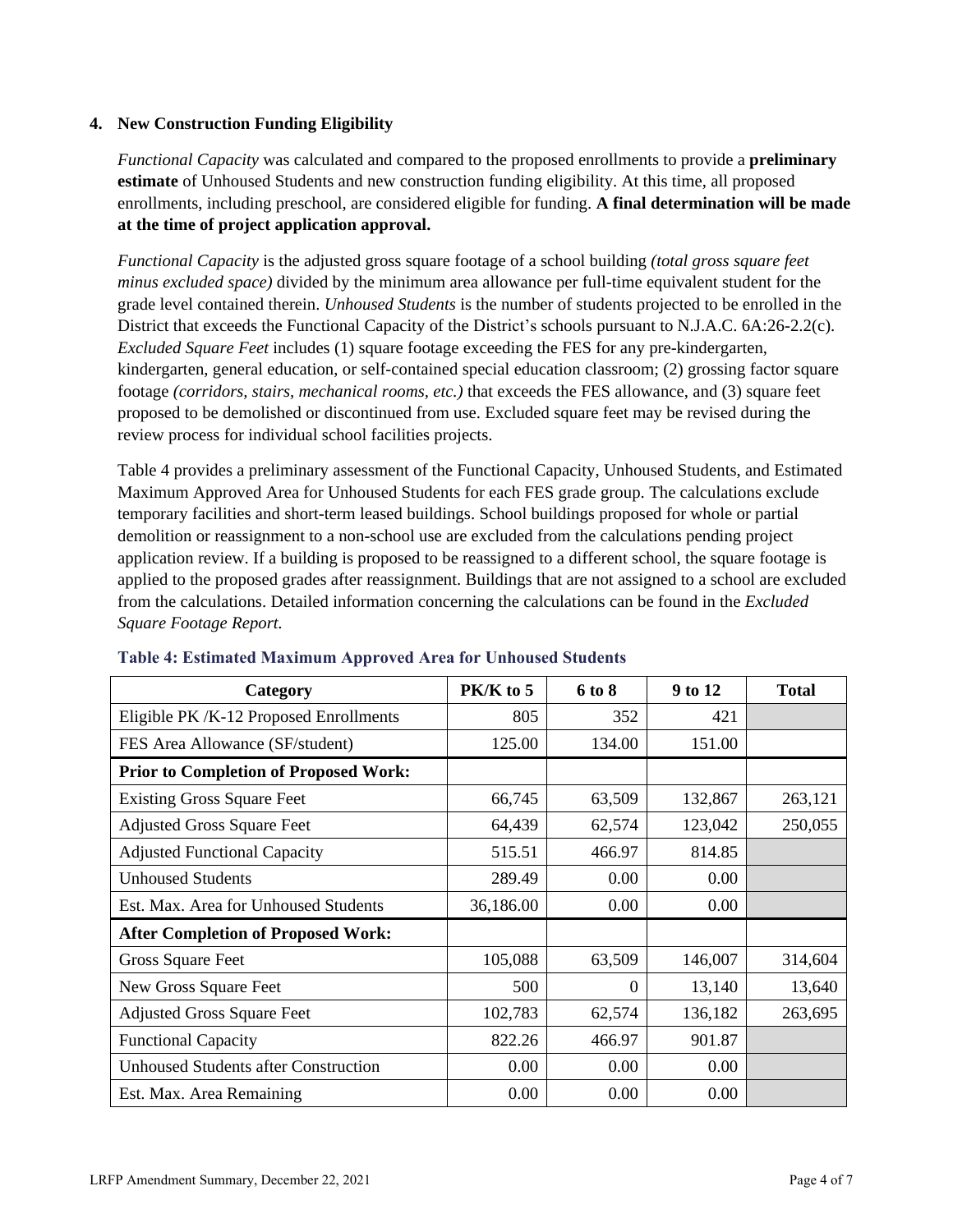Facilities used for non-instructional or non-educational purposes are ineligible for State support under the Act. However, projects for such facilities shall be reviewed by the Department to determine whether they are consistent with the District's LRFP and whether the facility, if it is to house students (full or part time) conforms to educational adequacy requirements. These projects shall conform to all applicable statutes and regulations.

Estimated costs represented in the LRFP by the District are for capital planning purposes only. The estimates are not intended to represent preliminary eligible costs or final eligible costs of approved school facilities projects.

Considerations:

- **•** The District does not have approved projects pending completion, as noted in Section 1, that impact the Functional Capacity calculations.
- The Functional Capacity calculations *exclude* square feet proposed for demolition or discontinuation for the following FES grade groups and school buildings pending a feasibility study and project review: n/a.
- Based on the preliminary assessment, the District has Unhoused Students prior to the completion of proposed work for the following FES grade groups: PK/K-5.
- New construction is proposed for the following FES grade groups: PK/K-5. 9-12.
- Proposed new construction exceeds the estimated maximum area allowance for Unhoused Students prior to the completion of the proposed work for the following grade groups: n/a.
- **•** The District, based on the preliminary LRFP assessment, will not have Unhoused Students after completion of the proposed LRFP work. If the District is projected to have Unhoused Students, adequate justification has been provided to confirm educational adequacy in accordance with Section 6 of this determination.

## **Findings:**

Functional Capacity and Unhoused Students calculated in the LRFP are preliminary estimates. Preliminary Eligible Costs (PEC) and Final Eligible Costs (FEC) will be included in the review process for specific school facilities projects. A feasibility study undertaken by the District is required if building demolition or replacement is proposed per N.J.A.C. 6A:26-2.3(b)(10).

## **5. Proposed Work**

The District assessed program space, capacity, and physical plant deficiencies to determine corrective actions. Capital maintenance, or *"system actions,"* address physical plant deficiencies due to operational, building code, and /or life cycle issues. Inventory changes, or *"inventory actions,*" add, alter, or eliminate sites, site amenities, buildings, and/or rooms.

The Act (N.J.S.A. 18A:7G-7b) provides that all school facilities shall be deemed suitable for rehabilitation unless a pre-construction evaluation undertaken by the District demonstrates to the satisfaction of the Commissioner that the structure might pose a risk to the safety of the occupants even after rehabilitation or that rehabilitation is not cost-effective. Pursuant to N.J.A.C. 6A:26-2.3(b)(10), the Commissioner may identify school facilities for which new construction is proposed in lieu of rehabilitation for which it appears from the information presented that new construction is justified, provided, however, that for such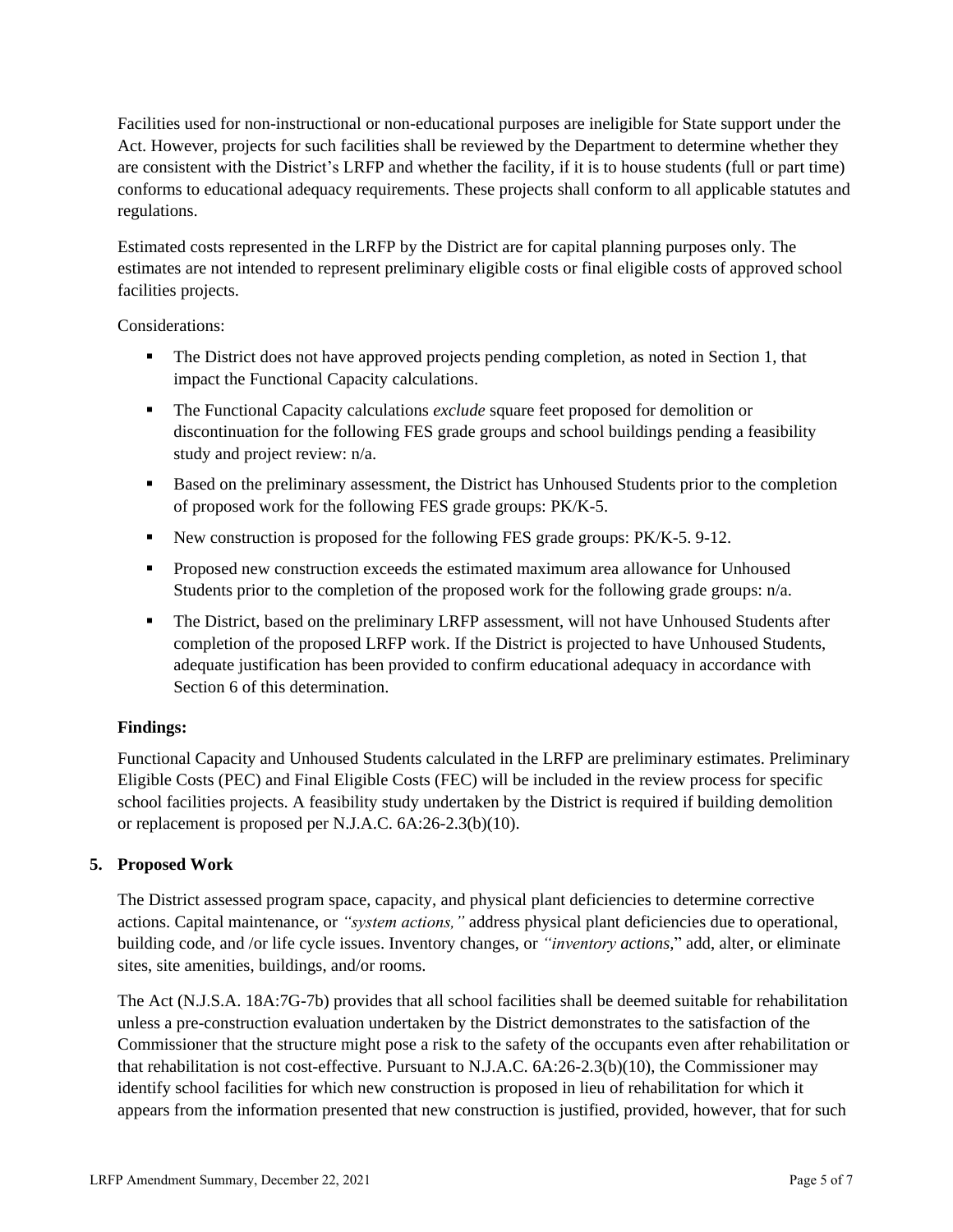school facilities so identified, the District must submit a feasibility study as part of the application for the specific school facilities project. The cost of each proposed building replacement is compared to the cost of additions or rehabilitation required to eliminate health and safety deficiencies and to achieve the District's programmatic model.

Table 5 lists the scope of work proposed for each school based on the building(s) serving their student population. Proposed inventory changes are described in the LRFP website reports titled *"School Asset Inventory Report and "Proposed Room Inventory Report."* Information concerning proposed systems work, or capital maintenance can be found in the "LRFP Systems Action Summary Report."

With the completion of the proposed work, the following schools are proposed to be eliminated: n/a; the following schools are proposed to be added: Leonard R. Parks School.

| <b>Proposed Scope of Work</b>                                                                  | <b>Applicable Schools</b>                                                                                                 |
|------------------------------------------------------------------------------------------------|---------------------------------------------------------------------------------------------------------------------------|
| <b>Renovation only</b> (no new construction)                                                   |                                                                                                                           |
| System actions only (no inventory actions)                                                     | Memorial Middle School (058)                                                                                              |
| Existing inventory actions only (no systems actions)                                           | n/a                                                                                                                       |
| Systems and inventory changes                                                                  | North End Elementary School (060); South<br>End Elementary School (090)                                                   |
| <b>New construction</b>                                                                        |                                                                                                                           |
| Building addition only (no systems actions)                                                    | n/a                                                                                                                       |
| Renovation and building addition (system, existing<br>inventory, and new construction actions) | Leonard R. Parks School (reassignment of<br>portion of BOE Building; elevator addition);<br>Cedar Grove High School (050) |
| New building on existing site                                                                  | n/a                                                                                                                       |
| New building on new or expanded site                                                           | n/a                                                                                                                       |
| Site and building disposal (in addition to above scopes)                                       |                                                                                                                           |
| Partial building demolition                                                                    | n/a                                                                                                                       |
| Whole building demolition                                                                      | n/a                                                                                                                       |
| Site and building disposal or discontinuation of use                                           | n/a                                                                                                                       |

#### **Table 5: School Building Scope of Work**

#### **Findings:**

The Department has determined that the proposed work is adequate for approval of the District's LRFP amendment. However, Department approval of proposed work in the LRFP does not imply the District may proceed with a school facilities project. The District must submit individual project applications with cost estimates for Department project approval. Both school facilities project approval and other capital project review require consistency with the District's approved LRFP.

#### **6. Proposed Room Inventories and the Facilities Efficiency Standards**

The District's proposed school buildings were evaluated to assess general educational adequacy in terms of compliance with the FES area allowance pursuant to N.J.A.C. 6A:26-2.2 and 2.3.